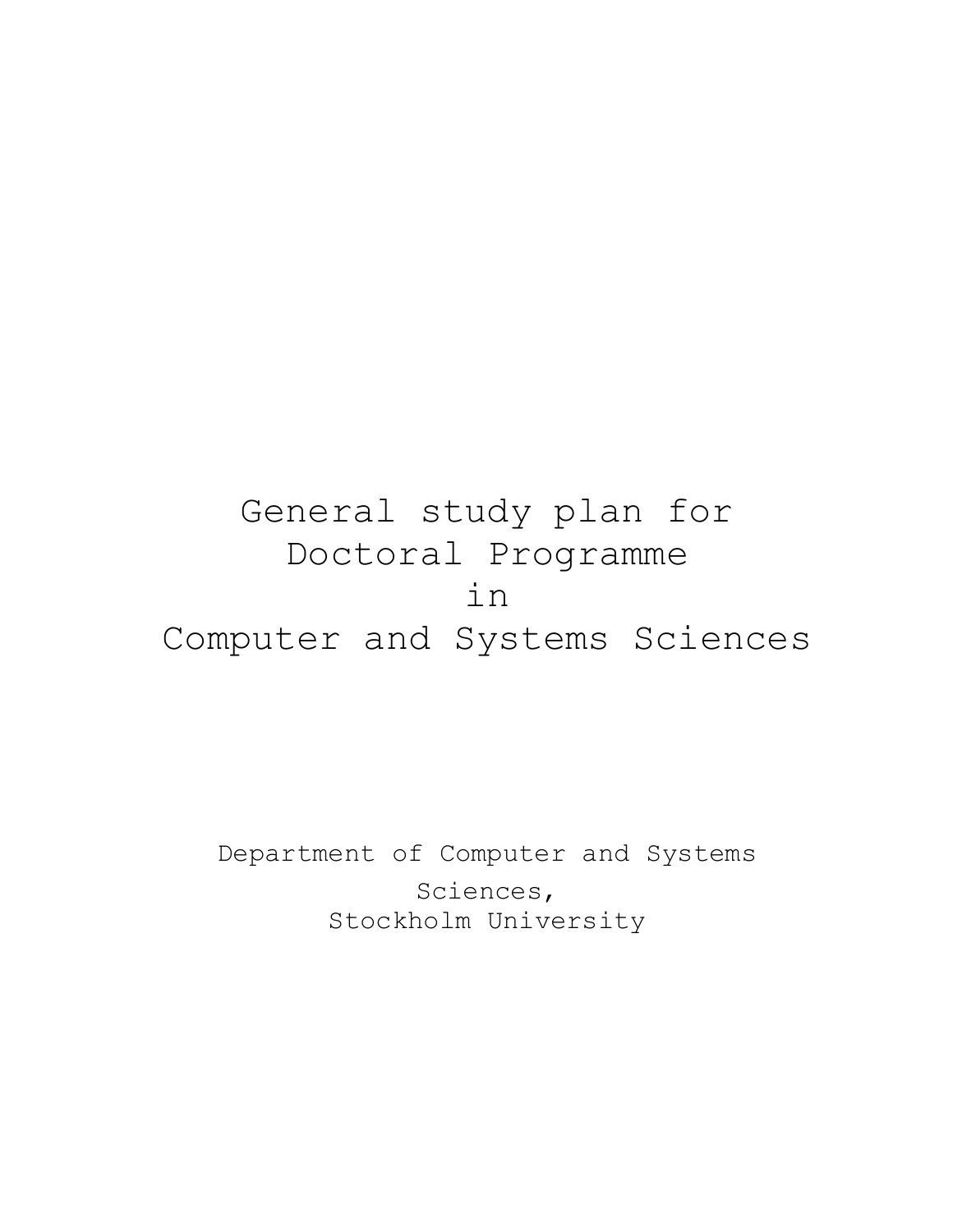#### Study Plan in Computer and Systems Sciences, Dept of Computer and Systems Sciences Third-cycle

## Established by the Faculty Board, 08 Mar 2014 (previous revisions: 31 May 2007, 08 Jan 2008).

## **1 The goals of the programme**

For a doctorate, the doctoral student must show

#### *Knowledge and understanding*

- demonstrate broad knowledge within Computer and Systems Sciences and a systematic understanding of the research area, as well as in-depth and up-to-date specialist knowledge within a limited section of the research area; and
- demonstrate adequate familiarity with the scientific method.

#### *Proficiency and ability*

- demonstrate an ability for scientific analysis and synthesis, as well as independent critical review and assessment of new and complex phenomena, questions and situations,
- demonstrate an ability to critically, independently, creatively and with scientific accuracy identify and formulate questions; to plan and, with adequate methods, conduct research and other fully-qualified tasks within given time frames, and to review and evaluate such work;
- demonstrate, with a thesis, an ability to contribute significantly through own research to the development of knowledge;
- demonstrate an ability in both national and international contexts to present and discuss, orally and in writing, research and research results in dialogue with the scientific community and society in general;
- demonstrate an ability to identify needs for further knowledge; and
- demonstrate qualifications to contribute to the development of society and support the learning of others, both within research and education as well as other qualified contexts.

## *Evaluation ability and approaches*

- demonstrate intellectual independence and scientific probity, as well as the ability to make research ethical assessments; and
- demonstrate in-depth insight into the possibilities and limitations of the science, its role in society, and the responsibility of people for how it is used.

For a licentiate, the doctoral student must show

*Knowledge and understanding*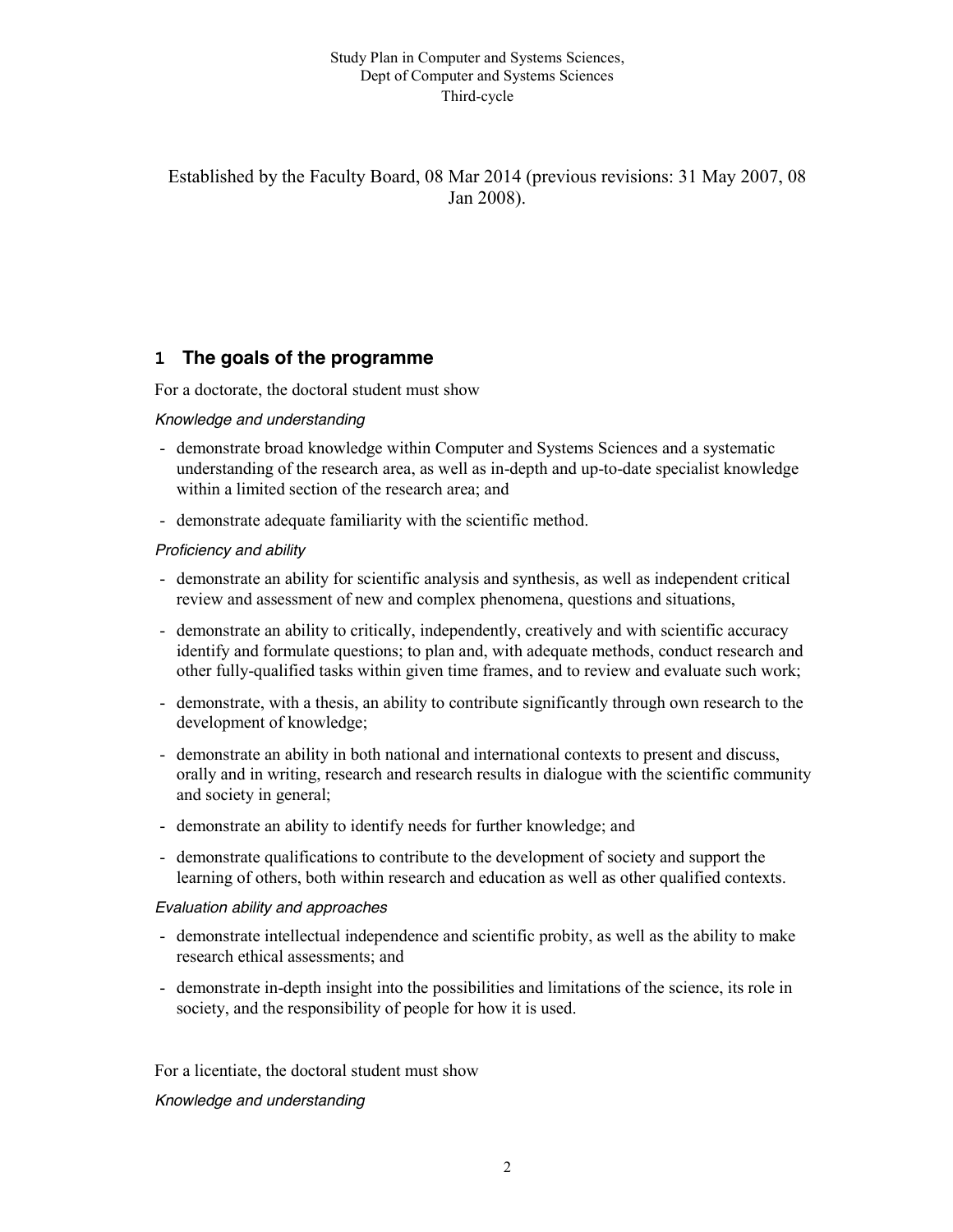- demonstrate knowledge and understanding within the field of research, comprised of current specialist knowledge within a limited part of this, and in-depth knowledge of scientific method.

## *Proficiency and ability*

- demonstrate an ability to critically, independently, creatively and with scientific accuracy identify and formulate questions; to plan and, with adequate methods, conduct limited research work and other fully-qualified tasks within given time frames, thereby contributing to the development of knowledge, and to evaluate this work;
- demonstrate an ability in both national and international contexts to present and discuss, orally and in writing, research and research results in dialogue with the scientific community and society in general; and
- - demonstrate the skills required to independently participate in research and development work and to work independently in other qualified activities.

## *Evaluation ability and approaches*

- demonstrate an ability to make research ethics assessments in own research;
- demonstrate insight into the possibilities and limitations of the science, its role in society, and the responsibility of people for how it is used; and
- - demonstrate an ability to identify needs for further knowledge and to take responsibility for own knowledge development.

# **2 Entry requirements**

## **2.1 General entry requirements**

A person who has fulfilled the general entry requirements for third-cycle courses and programmes is one who:

- has received an advanced degree;
- - has completed course requirements of at least 240 credits, of which at least 60 credits at an advanced level; or
- in some way, either within or outside the country, has acquired the equivalent knowledge on the whole.

The Faculty Board can, for individual applicants, permit exceptions from the general entry requirements if there are particular reasons.

## *Transitional rules*

A person who, prior to July 1, 2007, has fulfilled the general entry requirements for admission to postgraduate education will thereafter be regarded as having qualified for admission to thirdlevel courses and programmes, although only until the end of June 2015.

## **2.2 Specific entry requirements**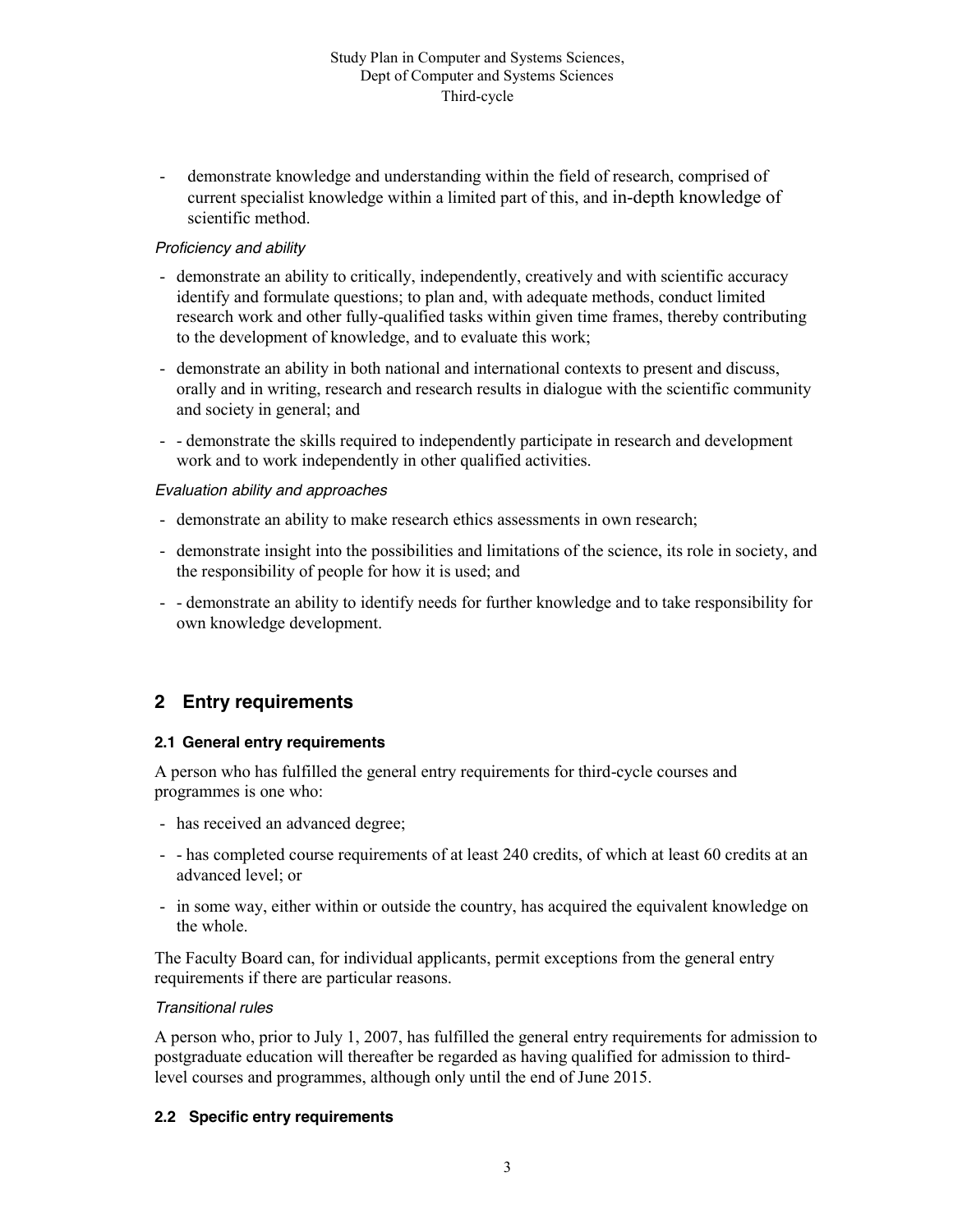A person who has fulfilled the specific entry requirements to third-cycle courses and programmes is one who has at least 90 credits in data and systems sciences or the equivalent, of which at least 15 credits must be thesis or project work.

The programme is conducted primarily in English; doctoral students must have mastered the language both orally and in writing to be able to profit from the programme and the course **literature** 

# **3 Admission**

An application for admission to third-cycle studies is addressed to the head of the faculty. Notifications usually take place twice a year, with application deadlines of April 30 and October 15.

Current placements for third-cycle programmes and courses are announced in connection with the notification on the department's website, and in the media, which are determined in a particular order.

Application packages must contain documents that confirm the applicant's qualifications.

The admissions procedures are described in more detail in connection with the notification.

Prior to the decision on admission, the department must see to it that a plan for funding exists. The funding plan must be signed by the future doctoral student, the supervisors, and the Department Head.

# **4 Selection**

The selection criteria in assessing the applicants are:

- independence in analysis and arrangement in prior work;
- problem formulation and stringency in prior work and research plans;
- previously demonstrated ability to keep to given time frames;
- methodological and scientific maturity; and
- the ability to communicate and to collaborate.

# **5 The content and structure of the programme**

## **5.1 The structure of the programme**

At the beginning of every academic year, the department puts out a summary of the planned programme. The programme is given in the form of lectures, exercises, seminars and tutorials, balanced in a reasonable manner with regards to available resources, the number of doctoral students, the character of the courses, the wishes of the supervisors, and so on. The programmes intend to promote the opportunities for the doctoral students to independently assimilate the literature. As a link in the programme, the doctoral students must regularly participate in seminars throughout the entire duration of their studies.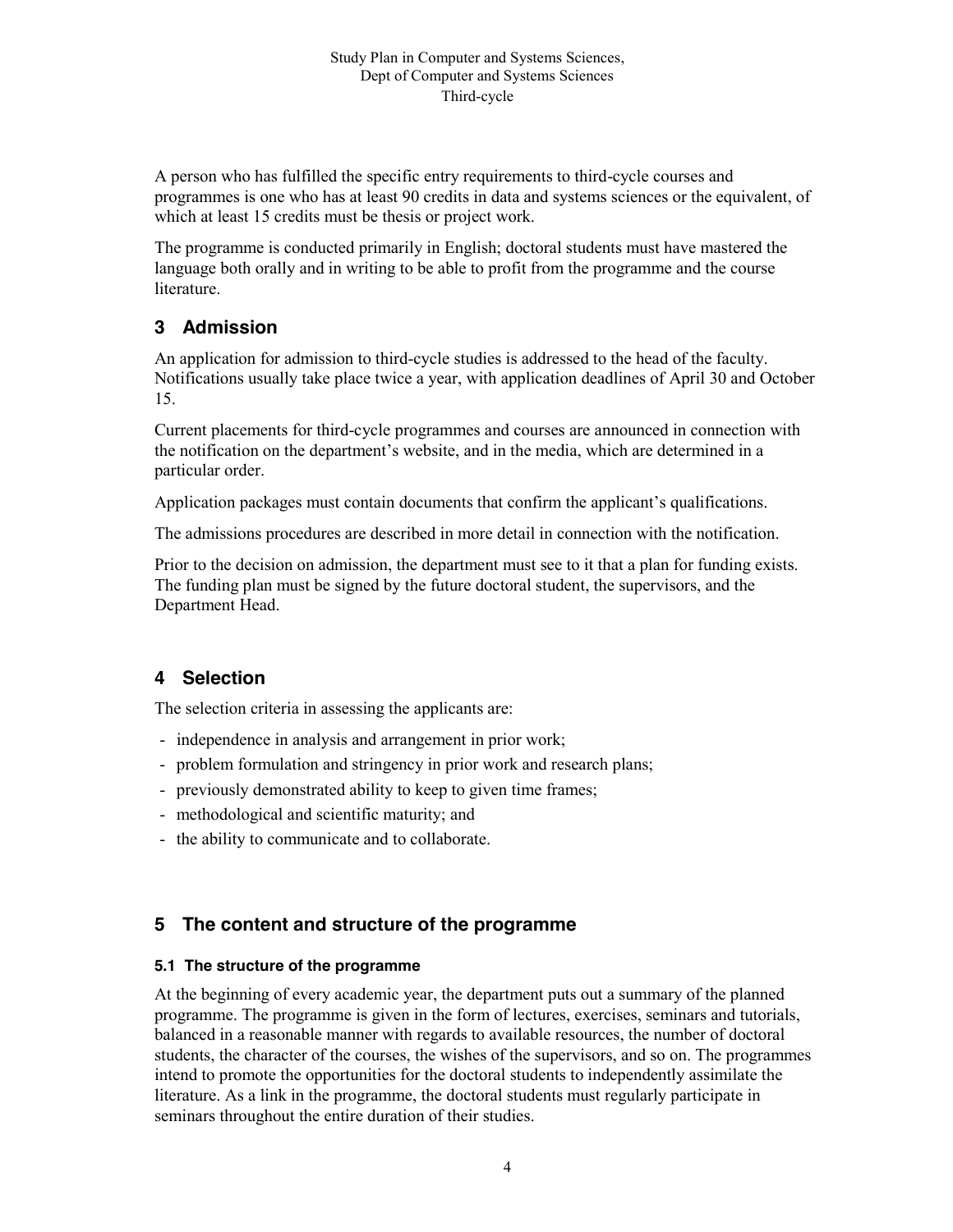## **5.2 Supervision, and study and career orientation**

Doctoral students have the right to supervision during the time that can be considered necessary for the prescribed programme of 120 and 240 credits, respectively.

Two supervisors must be appointed at the beginning of studies or immediately thereafter; at least one of them must have undergone supervisor training or be judged by the Faculty Board to have the equivalent competence. If supervisors are not appointed at the beginning of studies, the doctoral student must be given the opportunity for qualified counselling in another form. Decisions on supervisors can be changed upon request from supervisors or doctoral students, or for other reasons. The doctoral students have the right to receive written assessments of their performances from their supervisors once a year.

The supervisors must provide the doctoral students with advice and directions on how courses should be chosen and on how their thesis work should be directed, planned, and carried out. The doctoral students must keep their supervisors informed of the progress of their work through regular contact, and consult with them about the further structure.

The department must see to it that the doctoral students have been given study and career guidance during their time as doctoral students.

## **5.3 Individual study plan**

At the beginning of studies, though at the latest three months after this, the doctoral students must draw up an individual study plan of the courses and elements that will be included in the programme, together with their supervisors on an established form. The funding plan established must be attached to the study plan, and form a part of it. The study plan must be followed up at least yearly and can gradually be revised during the course of studies. The principal supervisors are responsible for the individual study plans having an appropriate structure and being followed up properly. The individual study plan must be signed by the doctoral student, the supervisors, and the Department Head.

# **6 Courses and credit transfer**

The programme consists of a course component of 90 credits for a doctorate and 60 credits for a licentiate. In the course component, 60 advanced-level credits may be transferred (of which 15 credits must be methodology courses), provided that the courses do not constitute qualifying courses.

The thesis component of the doctorate contains 150 credits, and 60 hours for the licentiate. The independent advanced-level work(s) can be integrated into the thesis work, with the supervisor's permission. Similarly, the licentiate thesis can be included, wholly or in part, as a part of the thesis for the doctorate, with the supervisor's permission.

The course component for the doctorate includes these mandatory elements:

- scientific theory, 7.5 credits
- quantitative and qualitative methods, 7.5 credits
- scientific communications and research methodology, 7.5 credits

The course component for the licentiate must include two of these mandatory courses.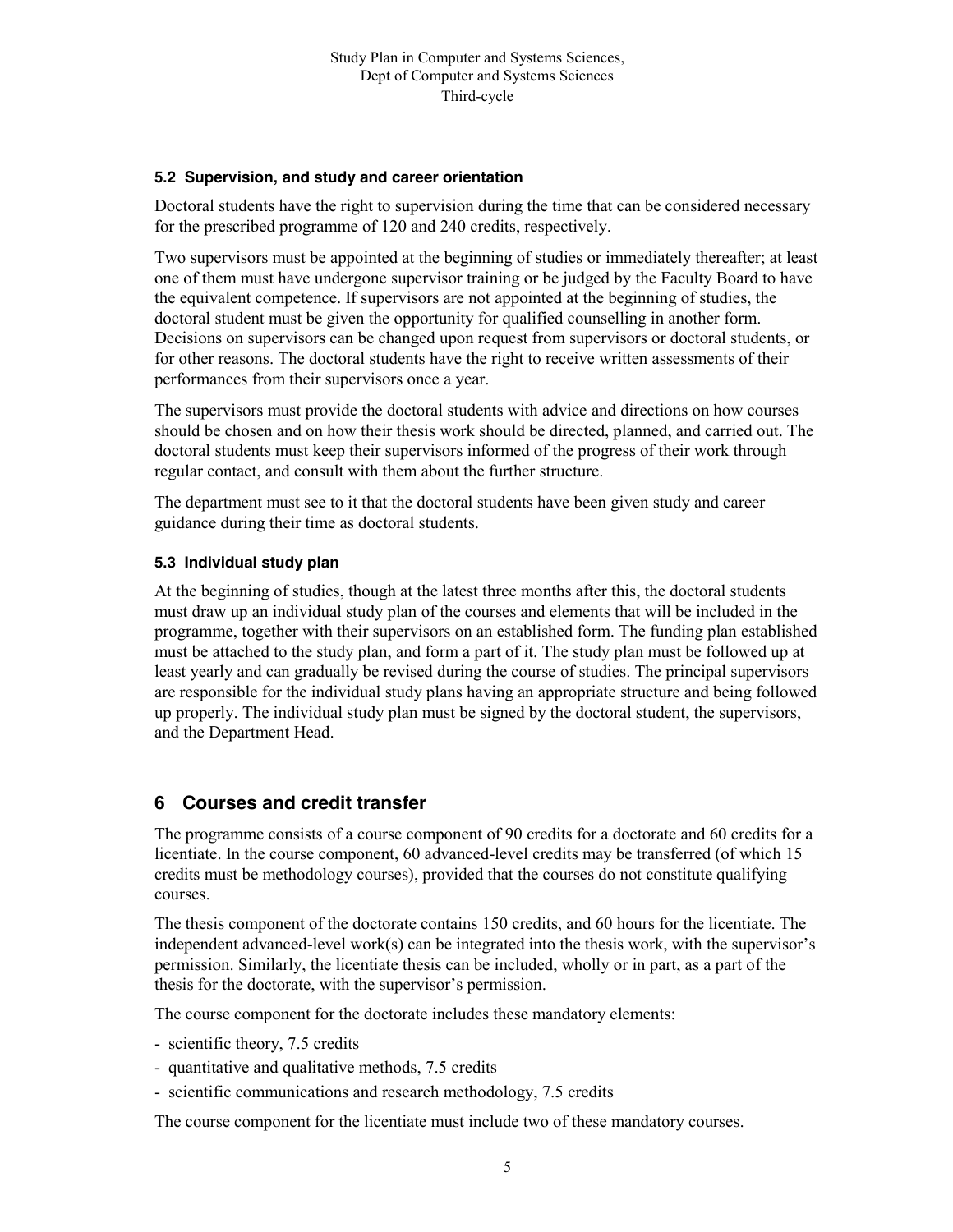#### Study Plan in Computer and Systems Sciences, Dept of Computer and Systems Sciences Third-cycle

In order to ensure that all doctoral students have basic knowledge of the subject's five central areas–systems development, data and information management, person–computer interaction, programming, and IT/information safety–an individual test of the doctoral student's need for supplementary qualifications will be conducted in connection with admission. This test will be administered by the Director of Studies, who will notify the principal supervisor and the doctoral student of suitable courses for supplementary qualifications (equivalent to 7.5 credits per area).

The licentiate and the doctorate require that assigned supplementary qualifications be carried out completely and the credits transferred to the programme.

Supplementary courses are normally first-cycle. Only half of the credit total for these courses can be transferred.

Cases where there is no English-language supplementary course and the doctoral student has not mastered Swedish will be handled by the Director of Studies in a particular order.

The remaining credits will be obtained from elective courses and the project work. These are regulated in the individual study plan established in consultation with the supervisors so that breadth and depth in the programme is provided with regard to the doctoral student's background and qualifications. First- and second-cycle courses, and courses in third-cycle degree programmes other than the one assigned, must be clearly relevant to the student's specialisation.

Individual tests are held in connection with each course. These can be both written and oral. The results are evaluated with the mark "pass" and "fail", respectively.

# **7 Thesis and defence**

## **7.1 Thesis**

The doctoral thesis is based on independent research work and must document the doctoral student's ability to handle a scientific problem through developing or applying the relevant methodology. The quality of the thesis should be comparable to that of academic papers in good scientific periodicals. The thesis should be designed either as a uniform, coherent work (monograph thesis), or as an amalgamation of scientific papers (compilation thesis). Works where the doctoral student is a co-author can also be included in the thesis. It should clearly be indicated which part of the work is the doctoral student's.

Licentiate theses should demonstrate the doctoral student's ability to make use of scientific methodology and present problems and results in a precise and appropriate way.

## **7.2 Thesis defence**

The doctoral thesis must be defended in a public defence and evaluated by a grading committee in accordance with HEO Chap. 6. The faculty examiner and grading committee are appointed by the Dean. One of the expressions "pass" or "fail" will be used as a grade.

## **7.3 Thesis defence**